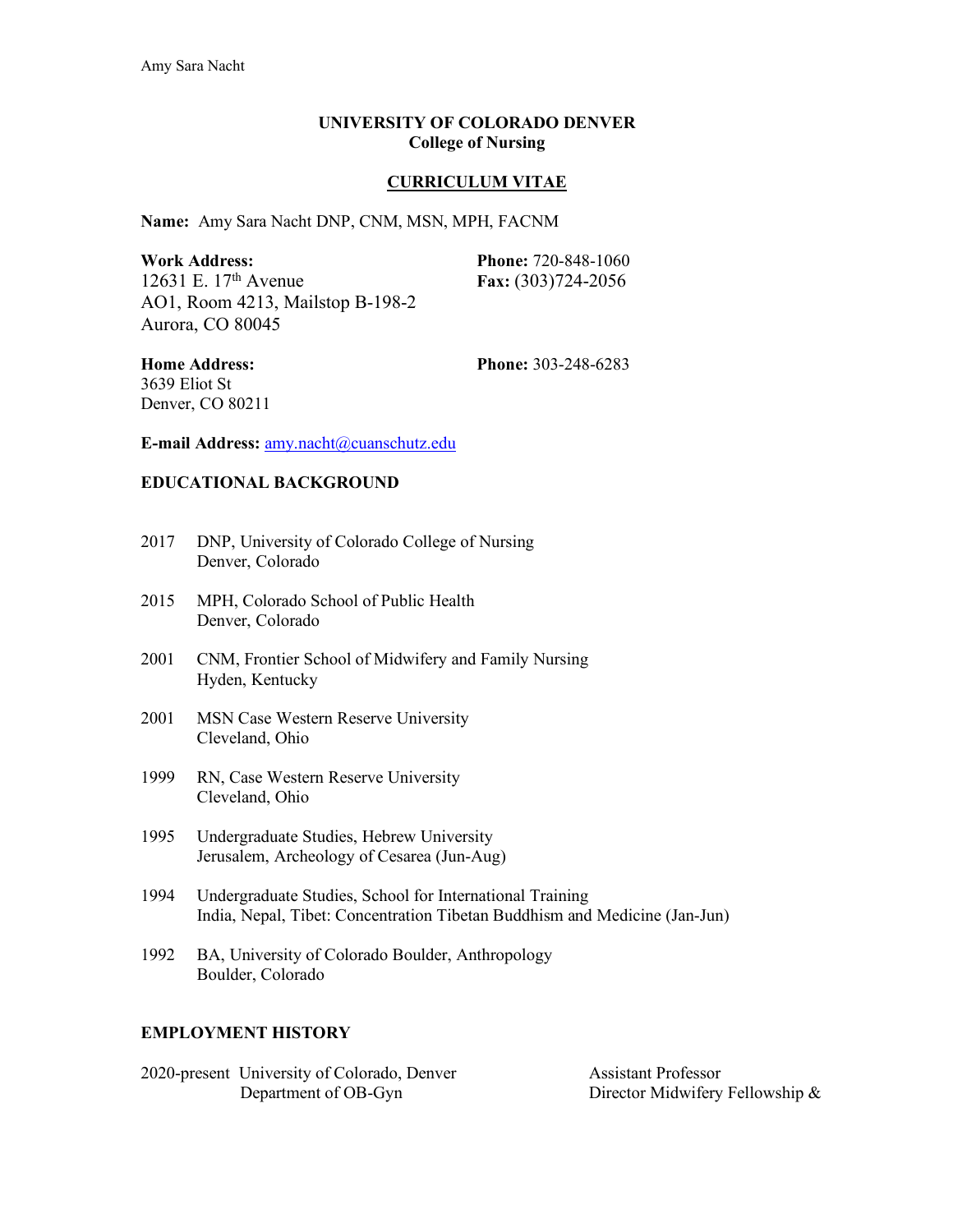|                  | School of Medicine. College of Nursing<br>Aurora, Colorado                                           | <b>Interprofessional Programs</b>                                                               |
|------------------|------------------------------------------------------------------------------------------------------|-------------------------------------------------------------------------------------------------|
| 2019-2020        | University of Colorado, Denver<br>Department of Health and Behavioral Sciences<br>Denver, Colorado   | <b>Assistant Professor</b><br><b>Instructor-Perspectives on Global</b><br>Health                |
|                  | 2018- present University of Colorado, Denver<br>Colorado School of Public Health<br>Aurora, Colorado | Director Guatemala Birth Center<br>Center for Global Health<br>(Project involvement since 2011) |
| $2017$ -present. | University of Colorado, Denver<br>College of Nursing<br>Aurora, Colorado                             | Director Interprofessional<br>Programs, Midwifery Fellowship<br>College of Nursing              |
| 2013-2018        | University of Colorado, Denver<br>College of Nursing<br>Aurora, Colorado                             | Director,<br><b>University Nurse Midwives</b>                                                   |
| 2011-2013        | University of Colorado, Denver<br>College of Nursing<br>Aurora, Colorado                             | Assistant Director,<br>University Nurse Midwives                                                |
|                  | 2016-present University of Colorado, Denver<br>College of Nursing<br>Aurora, Colorado                | Midwifery Fellowship Director<br><b>University Nurse Midwives</b>                               |
| 2008-2011        | University of Colorado, Denver<br>College of Nursing<br>Aurora, Colorado                             | Clinical Instructor<br><b>University Nurse Midwives</b>                                         |
| 2008-2012        | Metro Community Provider Network<br>Denver, Colorado                                                 | Certified Nurse Midwife<br>Prenatal Care, Gynecologic                                           |
| 2001-2007        | Nurse Midwife Services<br>Montrose Memorial Hospital<br>Montrose, Colorado                           | Certified Nurse Midwife<br>Full Scope Nurse Midwifery                                           |
| 2005-2006        | Delta County Memorial Health Foundation<br>Delta, Colorado                                           | <b>Registered Nurse</b><br>Labor & Delivery                                                     |
| 1999-2000        | Women and Family Services<br>Boulder, Colorado                                                       | <b>Registered Nurse</b><br>Antepartum high risk,<br>medical surgical,<br>postpartum             |
| 1999-2000        | <b>Boulder Abortion Clinic</b>                                                                       | <b>Registered Nurse</b>                                                                         |

# **ORGANIZATIONS**

2020 ACNM Fellowship Taskforce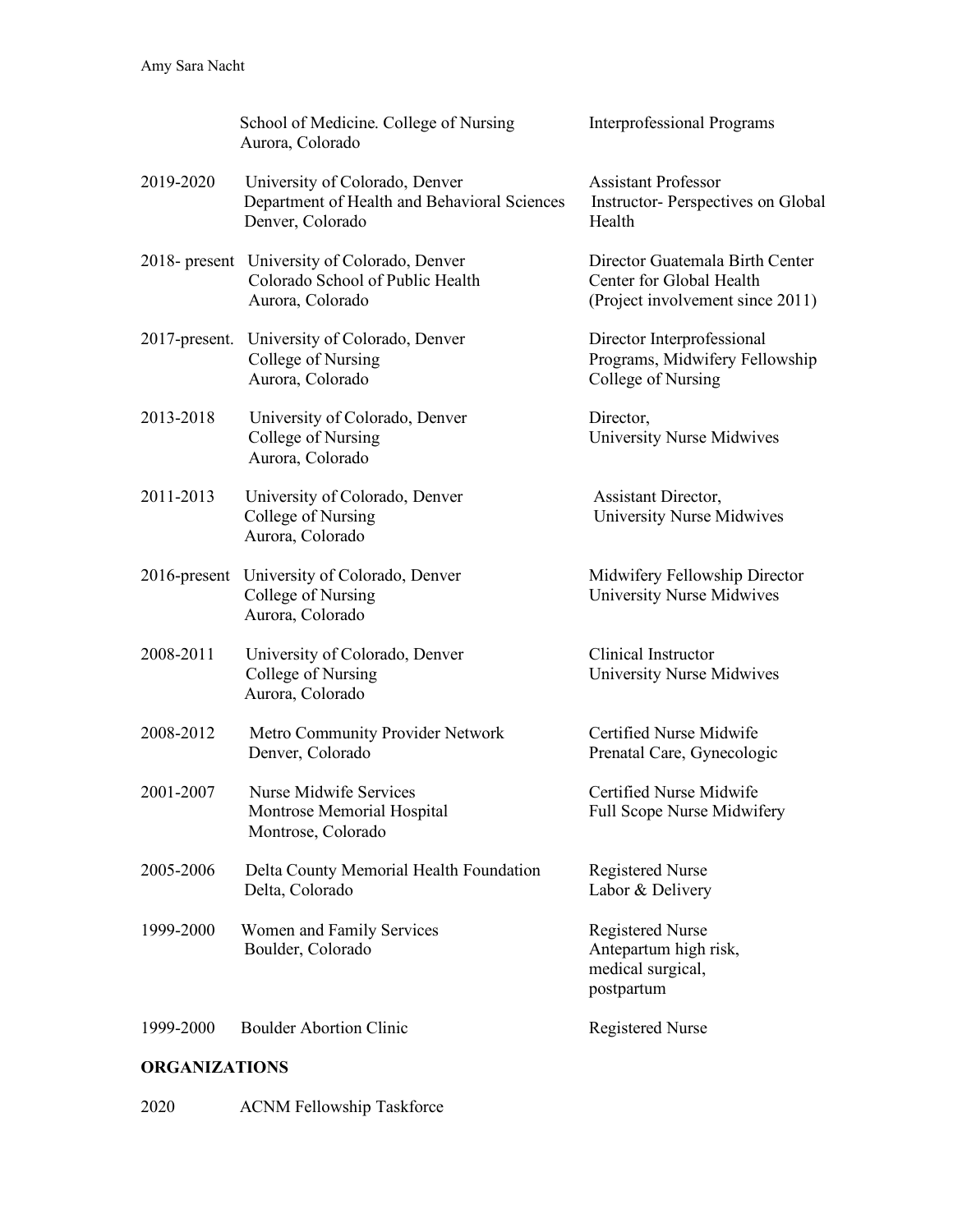Amy Sara Nacht

- 2018-present UCH APP Conference Planning Committee
- 2017 ACNM-ICM Toronto planning committee member
- 2016-present AAFP Family Centered Maternity Care Conference Core Faculty
- 2016-present ACNM-ACOG Interprofessional Education Workgroup
- 2015-present ACNM Division of Education Midwifery Educators committee member
- 2013-2017 Chair, ACNM Global Health Division Networking Section
- 2013-2017 ACNM conference planning committee member for Global Health Division
- 2013-2017 Chair, Medical Education Caucus of ACNM (MECA)
- 2013-present Member, ACNM MECA committee
- 2013-present Member, ACNM/ACOG/AAP Global Development Alliance
- 2013-2016 Member AMCHP "Every Mother Action Learning Collaborative"
- 2013-2016 Member ACOG/CDC/ACNM Morbidity Mortality Committee
- 2013-2014 Sigma Theta Thau Maternal-Child Health Leadership Academy
- 2012-2017 Member, ACNM Division of Global Health Networking Section committee
- 2010-present Colorado Department of Public Health and Environment Maternal Mortality Review Committee member

#### **SERVICE /GUEST LECTURER**

| 2020 | Mentor to Global Health Track Medical Student, Laura Maurer, MSI                                                                 |
|------|----------------------------------------------------------------------------------------------------------------------------------|
| 2019 | Mentor to Global Health Certificate Student, Emily Himes, PNP                                                                    |
| 2019 | Mentor to DNP student, Genevieve Hoffman, WHNP                                                                                   |
| 2019 | Lecture to engineering students going to Guatemala for Innovation intensive<br>elective, Maternal Health in the Developing World |
| 2019 | Lecture to midwifery students: Exploring bias and promoting inclusivity                                                          |
| 2019 | Helping Mothers Survive, Bleeding After Birth-Complete, Speaker and<br>facilitator.                                              |
| 2019 | ALSO Provider Course, Facilitator. Aurora Colorado (February and November<br>courses)                                            |
| 2018 | Mentor to MPH student, Natalia Zamboni-Vergara                                                                                   |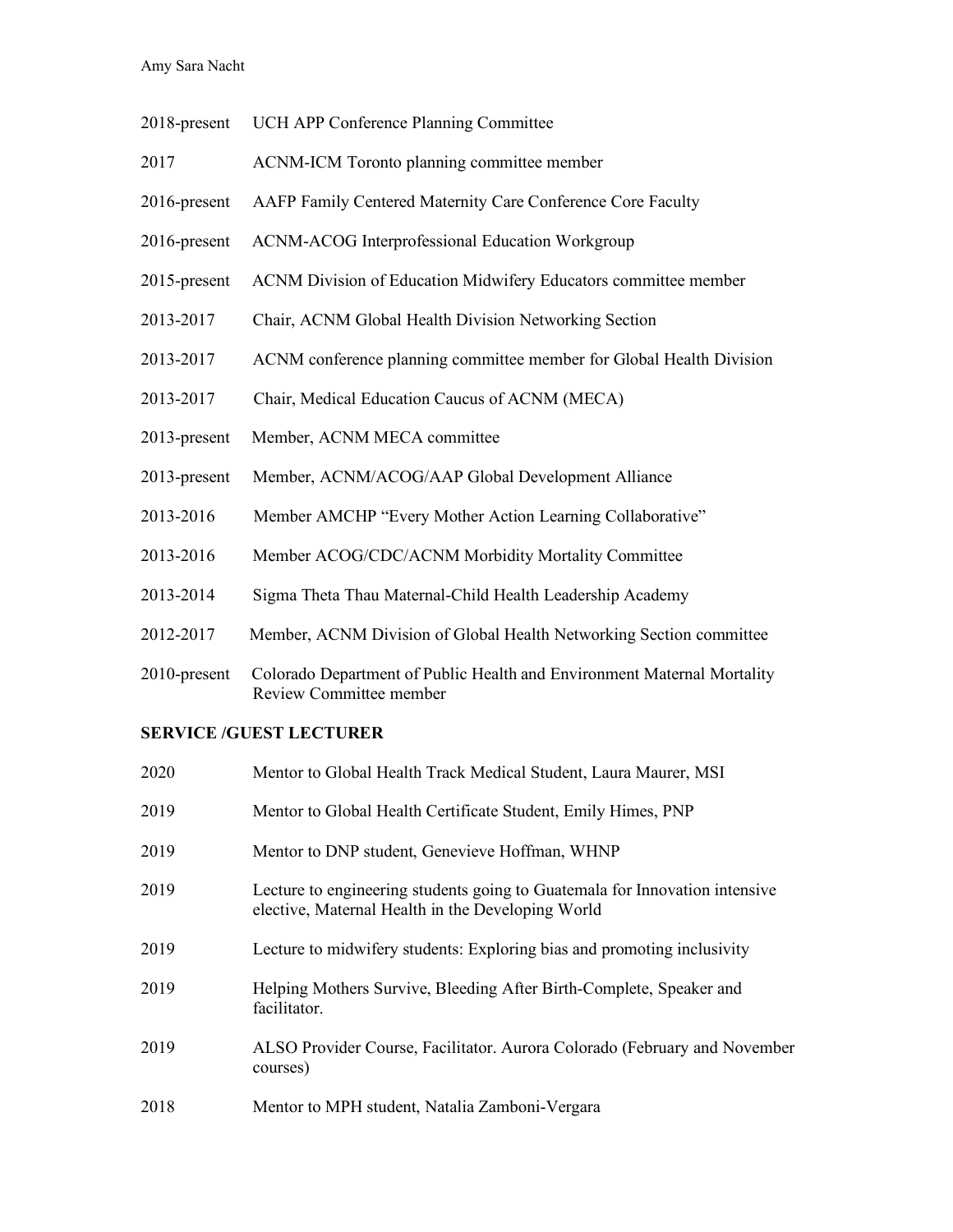Amy Sara Nacht

| 2018-2019        | Search Committee Member DH Director of Service, Ob/Gyn Department                                                        |
|------------------|--------------------------------------------------------------------------------------------------------------------------|
| 2018             | <b>Instructor, LARC Symposium Clinical Training</b>                                                                      |
| 2018-present     | Guest lecturer maternal health curriculum, CHAPA program                                                                 |
| 2018             | Guest lecture, UCD undergraduate psychology students                                                                     |
| 2018             | Guest lecture, Graduate Harris Fellows                                                                                   |
| 2017-present     | Instructor, Advanced Life Support in Obstetrics (ALSO)                                                                   |
| $2017$ - present | Guest lecturer for Family Medicine PGY1, Normal birth                                                                    |
| 2016-present     | Guest lecturer for CU Unite Interprofessional program (midwives, medical<br>students), Colorado School for Public Health |
| 2016-2017        | Lead Midwife for Surgical Skills Course for Midwives                                                                     |
| 2014-present     | Volunteer with Midwifery students, Project Cure Birth Kit construction                                                   |
| 2014-2019        | Resident education rotation Midwifery Liaison                                                                            |
| 2013-present     | Center for Global Health Disaster Volunteer Course Instructor: OB emergencies                                            |
| 2011-present     | OB-Gyn Clerkship Midwifery Liaison                                                                                       |
| 2011-present     | Guest lecturer for Nurse-Midwifery Education Program                                                                     |
| $2011$ - present | Lead Midwife for OB Ultrasound course                                                                                    |
| 2011-2018        | Facilitate student clinical shadowing experiences in midwifery practices                                                 |
| 2011-2018        | Facilitate Undergraduate Pre-Health 6-week Program in midwifery practices                                                |
| 2011-2013        | Facilitate Aurora Lights High school program in midwifery practice                                                       |
| 2011-2014        | Facilitate MCPN doula services within midwifery practices                                                                |
| 2005             | Salud Para Sutchil, Mexico. Women's Health Volunteer                                                                     |
| 1998             | Jagori, NGO India, Traditional Birth Attendant Training                                                                  |
| 1997             | Andaluz Waterbirth Center, Guatemala                                                                                     |
|                  |                                                                                                                          |

**SCHOLARLY ACTIVITIES** (Journal Publications)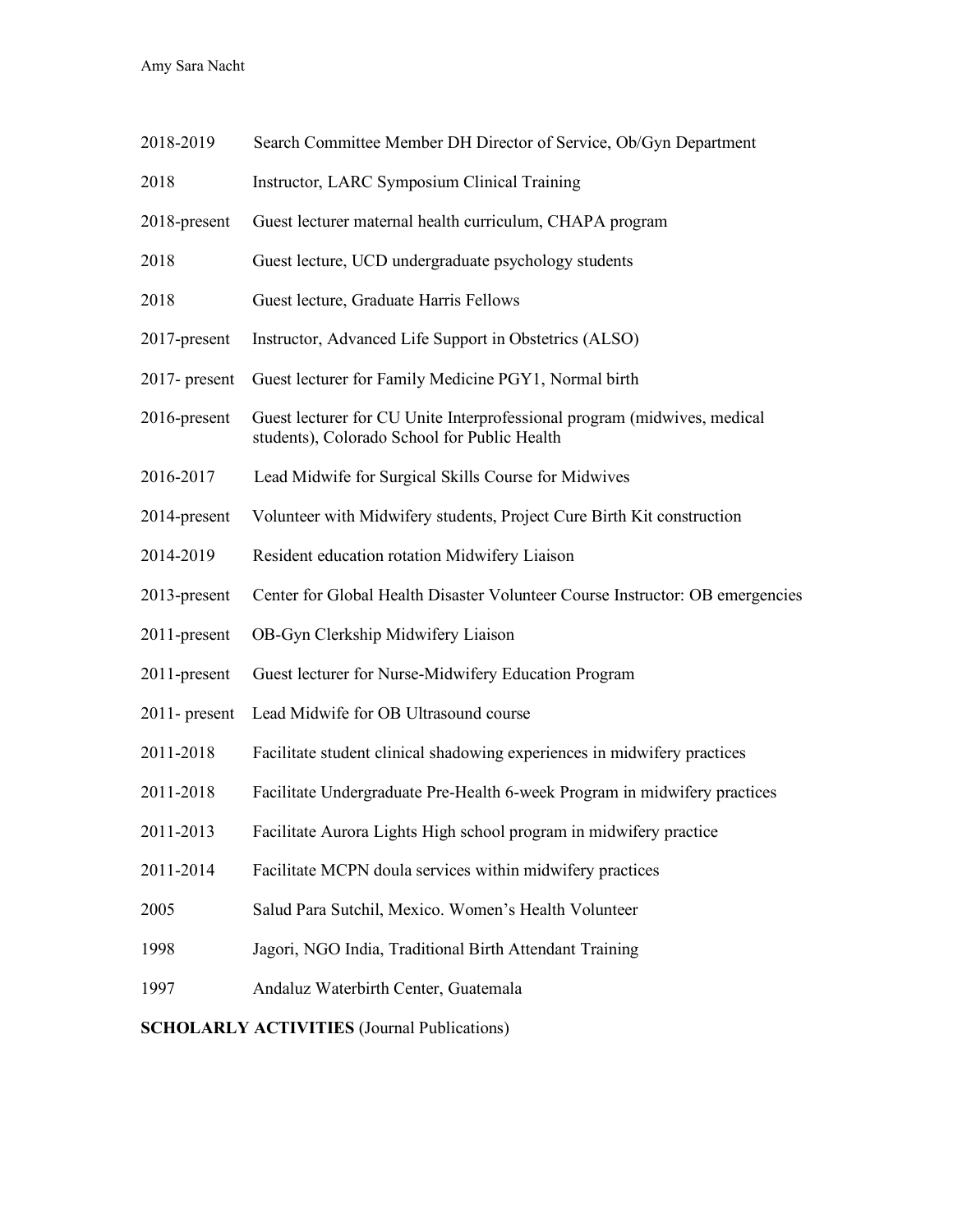| 2020 | <b>Nacht, A.</b> An academic midwifery fellowship: addressing a need for junior<br>faculty development and interprofessional education. Journal of Midwifery and<br>Women's Health, DOI:10.1111/jmwh.13116                                                                                                                                                   |
|------|--------------------------------------------------------------------------------------------------------------------------------------------------------------------------------------------------------------------------------------------------------------------------------------------------------------------------------------------------------------|
| 2020 | Diko, S., Guiahi, M., Nacht, A., Connell, K. A., Reeves, S., Bailey, B. A., et al.<br>(2020). Prevention and management of severe obstetric anal sphincter<br>injuries (OASIs): A national survey of nurse- midwives. International<br>Urogynecology Journal, 31(3), 591-604. doi:10.1007/s00192-019-03897-x                                                 |
| 2020 | Harrison, M. S., Bunge Montes, S., Rivera, C., Nacht, A., Zambrano, A. J., Lamb,<br>M., et al. (2020). Mode of delivery among women with a history of prior<br>cesarean in rural Guatemala: Results from a quality improvement<br>database.European Journal of Obstetrics, Gynecology, and Reproductive<br>Biology, 245, 212-215. doi: S0301-2115(19)30581-0 |
| 2019 | Diko, S., Guiahi, M., Nacht, A., Connell, K.A., Reeves, S., Bailey, B.A., Hurt,<br>J.K. (2019). Prevention and management of severe obstetric anal sphincter<br>injuries (OASIs): A National Survey of Nurse-Midwives. International<br>Urogynecology Journal                                                                                                |
| 2019 | Gance-Cleveland, B., Aldrich, H., Leiferman, J., Cook, P., Ozkaynak, M., Nacht,<br>A., Anderson, J., Hernandez, T. (2018). Start Smart: Decision support technology<br>to improve evidence-based perinatal care. Journal of Midwifery & Women's<br>Health.                                                                                                   |
| 2015 | Neal, J, Lowe, N, Nacht, A, Koschoreck, K, Anderson, J. Pilot Study of<br>Physiologic Partograph Use among Low-Risk, Nulliparous Women with<br>Spontaneous Labor Onset. Journal of Midwifery & Women's Health.                                                                                                                                               |
| 2015 | Appleton, S., Nacht, A. (2015). Interdisciplinary education from a college of<br>nursing and school of medicine. Journal of Midwifery and Women's Heath.                                                                                                                                                                                                     |
| 2015 | Radoff, K., Nacht, A., McConaughey, E., Salstrom, J., Schelling, K. and Seger, S.<br>(2015), Midwives in Medical Student and Resident Education and the<br>Development of the Medical Education Caucus Toolkit. Journal of Midwifery &<br>Women's Health, 60: 304-312. doi: 10.1111/jmwh.12329                                                               |
| 2014 | Kilpatrick SJ, Berg C, Bernstein P, Bingham D, Delgado A, Callaghan WM,<br>Harris K, Lanni S, Mahoney J, Main E, Nacht A, Schellpfeffer M, Westover T,<br>Harper M. (20140). Standardized severe maternal morbidity review: Rationale<br>and process. Obstet Gynecol. Aug;124(2 Pt 1):361-6                                                                  |
|      | <b>SCHOLARLY ACTIVITIES (Book Chapter)</b>                                                                                                                                                                                                                                                                                                                   |
|      |                                                                                                                                                                                                                                                                                                                                                              |

2018 Hurt, J. K (2018). Pocket obstetrics and gynecology. Chapter Author "Prenatal Care" **Nacht, A**. Philadelphia : Wolters Kluwer/Lippincott Williams & Wilkins Health.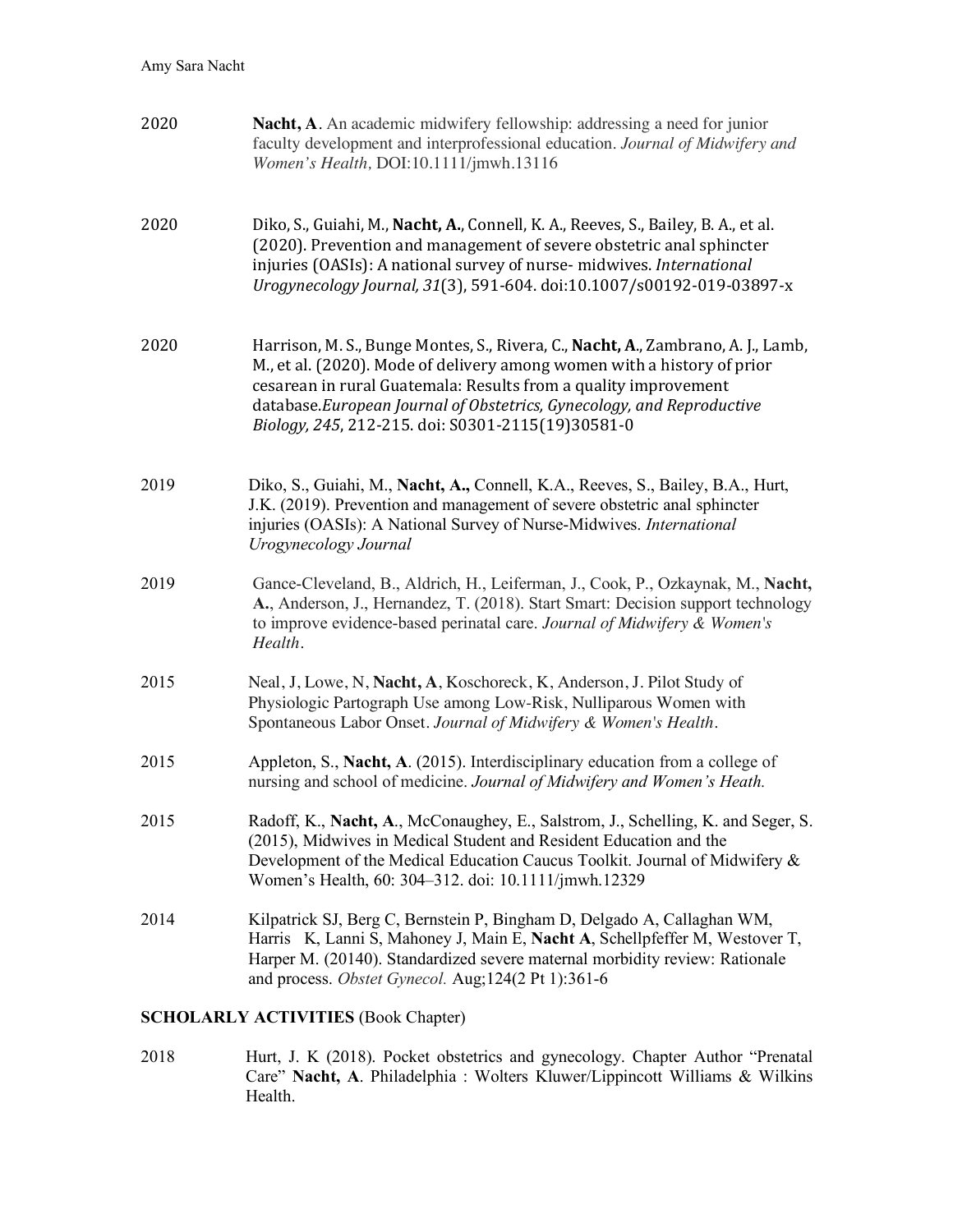2015 Hurt, J. K (2015). Pocket obstetrics and gynecology. Chapter Author "Normal Labor and Delivery" **Nacht, A**. Philadelphia : Wolters Kluwer/Lippincott Williams & Wilkins Health

## **SCHOLARLY ACTIVITIES** (Oral Presentations)

| 2019  | Nacht, A. Advanced Practice Provider Conference: Leading Healthcare into the<br>Future. Inclusivity in Healthcare. Aurora, Colorado                                                                                                       |
|-------|-------------------------------------------------------------------------------------------------------------------------------------------------------------------------------------------------------------------------------------------|
| 2019  | Smith, D., Nodine, P., Nacht, A., Anderson, J. Midwifery Works Conference at<br>Phoenix, Az. "The Sky is the Limit: Building an Academic Enterprise in a<br>College of Nursing through Clinical Practice, Research, Education, & Service" |
| 2019. | Smith, D., Nodine, P., Nacht, A., Anderson, J., & Carrington, S. Normal Labor<br>and Birth Research Conference, Grange Over Sands, UK. "A Midwife for Every<br>Woman:" Exploring System Factors Affecting Midwifery Workforce Expansion   |
| 2019  | Nacht, A. ACNM Annual Meeting. Evaluation of an Education Program to<br>Support Best Practice at the Bedside in a Guatemalan Birth Center, Using<br>Distance Learning and a Standardized Tool                                             |
| 2019  | Nacht, A. 40th Annual Perinatal Clinical update. "Care of underserved<br>populations: US and Guatemalan Case Studies"                                                                                                                     |
| 2019  | Nacht, A. ACNM Annual Meeting: Midwifery Educators Workshop Facilitator                                                                                                                                                                   |
| 2018  | Nacht, A. Midwifery Fellowship: College of Nursing Grand Rounds                                                                                                                                                                           |
| 2018  | Nacht, A. 41 <sup><i>s</i></sup> Annual L. Joseph Butterfield Perinatal Conference: Substance<br>Abuse<br>in Pregnancy and Drug Exposed Newborn                                                                                           |
| 2017  | American Association of Family Physicians Maternity Care Conference, Plenary<br>speaker and first assist workshop speaker                                                                                                                 |
| 2017  | <b>ACNM Education Session: Midwifery Fellowships</b>                                                                                                                                                                                      |
| 2017  | <b>ACNM Midwifery Educators Workshop</b>                                                                                                                                                                                                  |
| 2016  | Engaging Communities in Education and Research, Plenary I Clinical Teaching<br>and Mentoring multidisciplinary panel                                                                                                                      |
| 2016  | Harvey Cohen Maternal Morbidity and Mortality Conference, panel member                                                                                                                                                                    |
| 2015  | Physician Assistant for Global Health Conference "Maternal Health in Low<br>Resource Settings"                                                                                                                                            |
| 2015  | CREOG & APGO Conference Roundtable: "A collaboration between a CON and<br>SOM"                                                                                                                                                            |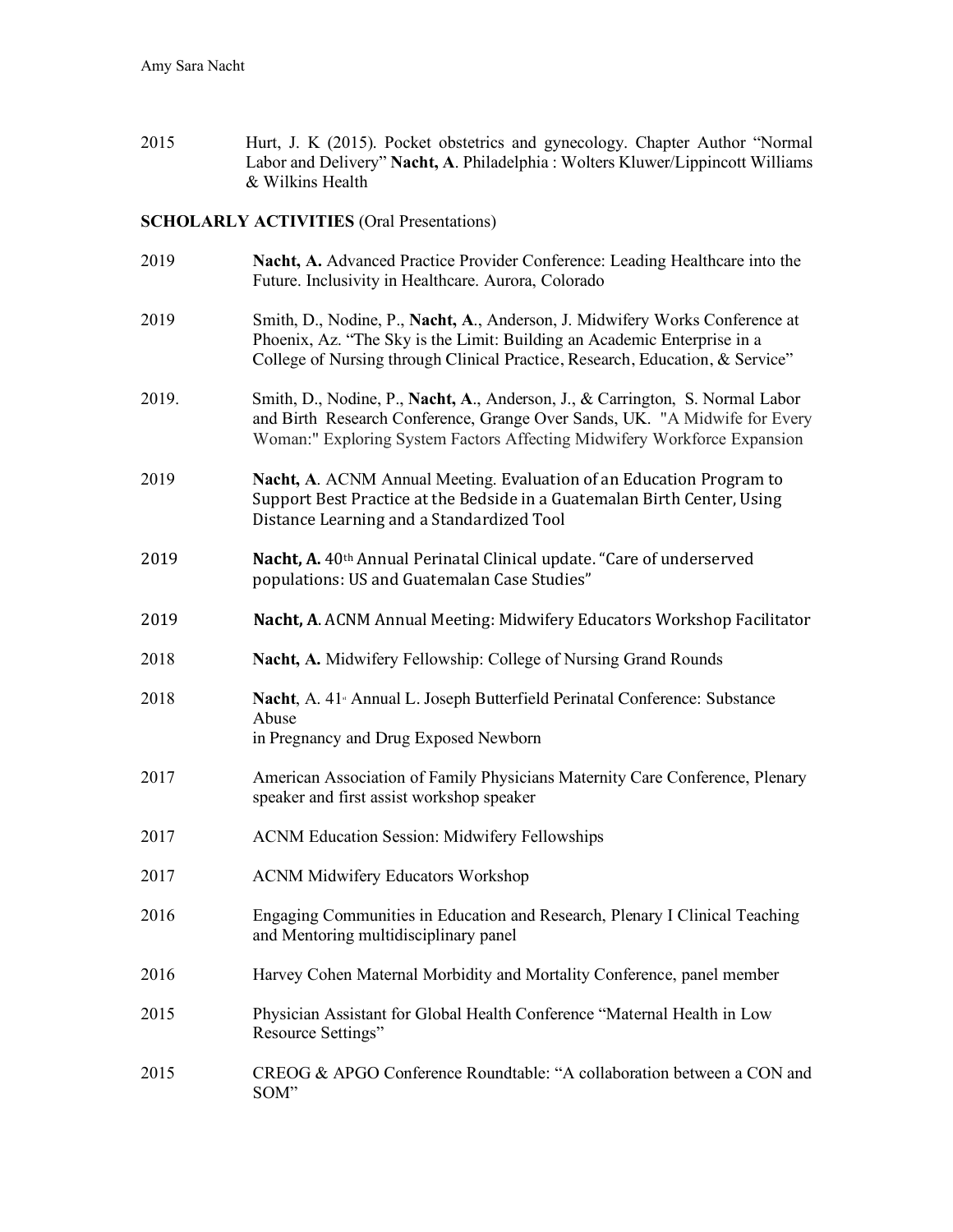| 2014      | Harvey Cohen, MD Maternal Morbidity and Mortality Mini-Symposium.<br>Postpartum depression and suicide case study                        |
|-----------|------------------------------------------------------------------------------------------------------------------------------------------|
| 2014      | AAFP Conference Presenter "Normal Birth" and "Global Health Topics"                                                                      |
| 2014      | ACNM National Conference Presentations: MECA Workshop Organizer and<br><b>Lead Presenter</b>                                             |
| 2014      | ACNM Education Session: "Starting conversations as part of improving quality<br>of birth care: Lessons learned from India and Guatemala" |
| 2014      | <b>ACNM</b> National Convention: Helping Babies Breathe Training Faculty                                                                 |
| 2013-2015 | Presenter International Conference for Ob/Gyn Residents in Coatepeque<br>Guatemala, Obesity in Pregnancy and normal birth                |
| 2010      | VA Hospital Internal Medicine Department Denver, Preconception Counseling                                                                |

**SCHOLARLY ACTIVITIES** (Poster Presentations)

| 2019 | Smith, D., Nodine, P., Nacht, A., Anderson, J., & Carrington, S. American<br>College of Nurse Midwives Annual Meeting Research Poster "A Midwife for<br>Every Woman:" Exploring System Factors Affecting Midwifery Workforce<br>Expansion                                                                           |
|------|---------------------------------------------------------------------------------------------------------------------------------------------------------------------------------------------------------------------------------------------------------------------------------------------------------------------|
| 2018 | Nacht, A., & Martin, J. University of Colorado Health Advanced Practice<br>Provider Conference "Development of a midwifery fellowship in an academic<br>setting"                                                                                                                                                    |
| 2018 | Gance-Cleveland, B., Aldrich, H., Leiferman, J., Cook, P., Ozkaynak, M., Nacht,<br>A., Anderson, J., Hernandez, T. (2018). Start Smart: Decision support technology<br>to improve evidence-based perinatal care.                                                                                                    |
| 2016 | Nacht, A., & Martin, J. APHA Conference "Evaluation of a novel<br>interprofessional education program involving nurse midwifery fellowship and<br>obstetrics and gynecology residency"                                                                                                                              |
| 2014 | Anderson, J, & Nacht, A. ACNM National Conference "Sigma Theta Tau<br>Maternal Child Leadership Academy Lessons Learned"                                                                                                                                                                                            |
| 2013 | Nacht, A. (2013). Sigma Theta Thau International Nursing Society Student<br>Award Poster Presentation, National Conference, Indianapolis, IN. "Matching<br>third year medical students with Certified Nurse-Midwives (CNMs) in the<br>obstetrical inpatient setting to promote interdisciplinary health care teams" |
| 2013 | Nacht, A. (2013) American Public Health Association Student Award Poster<br>Presentation, National Conference, Boston MA. "Knowledge assessment of local<br>guatemalan midwives in the trifinio region: An initial step for establishing a<br>midwifery educational program to improve maternal outcomes"           |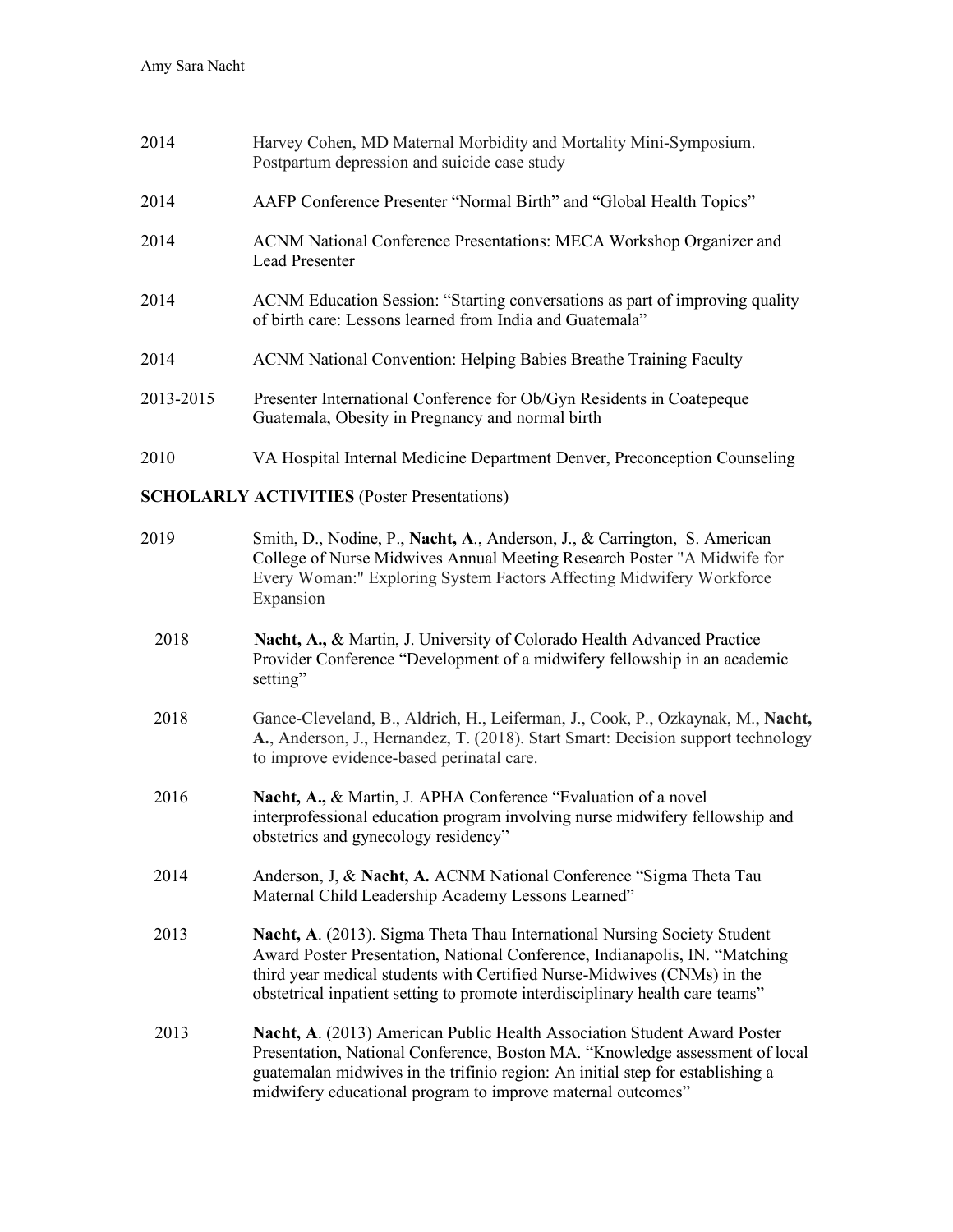## **SCHOLARLY ACTIVITIES** (General Publications)

- 2017 **Nacht, A**. (2017). The Human Touch Volume 11 / 2016 A Journal of Poetry, Prose, & Visual Art. "For My Father".
- 2013 **Nacht, A**. (2013). The Human Touch Volume 7 / 2014 A Journal of Poetry, Prose, & Visual Art. "Ode to an Intern".

## **HONORS AND AWARDS**

| 2018  | Awarded Fellow status, American College of Nurse Midwives                            |
|-------|--------------------------------------------------------------------------------------|
| 2017. | Colorado Affiliate Research Scholarship Award, American College of Nurse<br>Midwives |
| 2016  | Recipient Medical Staff Award for Advanced Practice Leadership                       |
| 2016  | Recipient Midwife of the Year Award from Residents                                   |
| 2013  | APHA student research award for poster presentation                                  |
| 2013  | Recipient Midwife of the Year Award from Residents                                   |
| 2011  | Sigma Theta Tau International Honor Society Fellow for Maternal Child Health         |
| 2001  | Frontier Nursing Service Scholarship Award                                           |

## **LICENSURE AND CERTIFICATION**

Colorado State Board of Nursing Active Licenses

Registered Nurse

Advanced Practice Nurse

Prescriptive Authority

American College of Nurse Midwives Certification

Drug Enforcement Administration Registration

Neonatal Resuscitation

Health Care Provider Basic Life Support

Nexplanon Provider

Limited OB Ultrasound